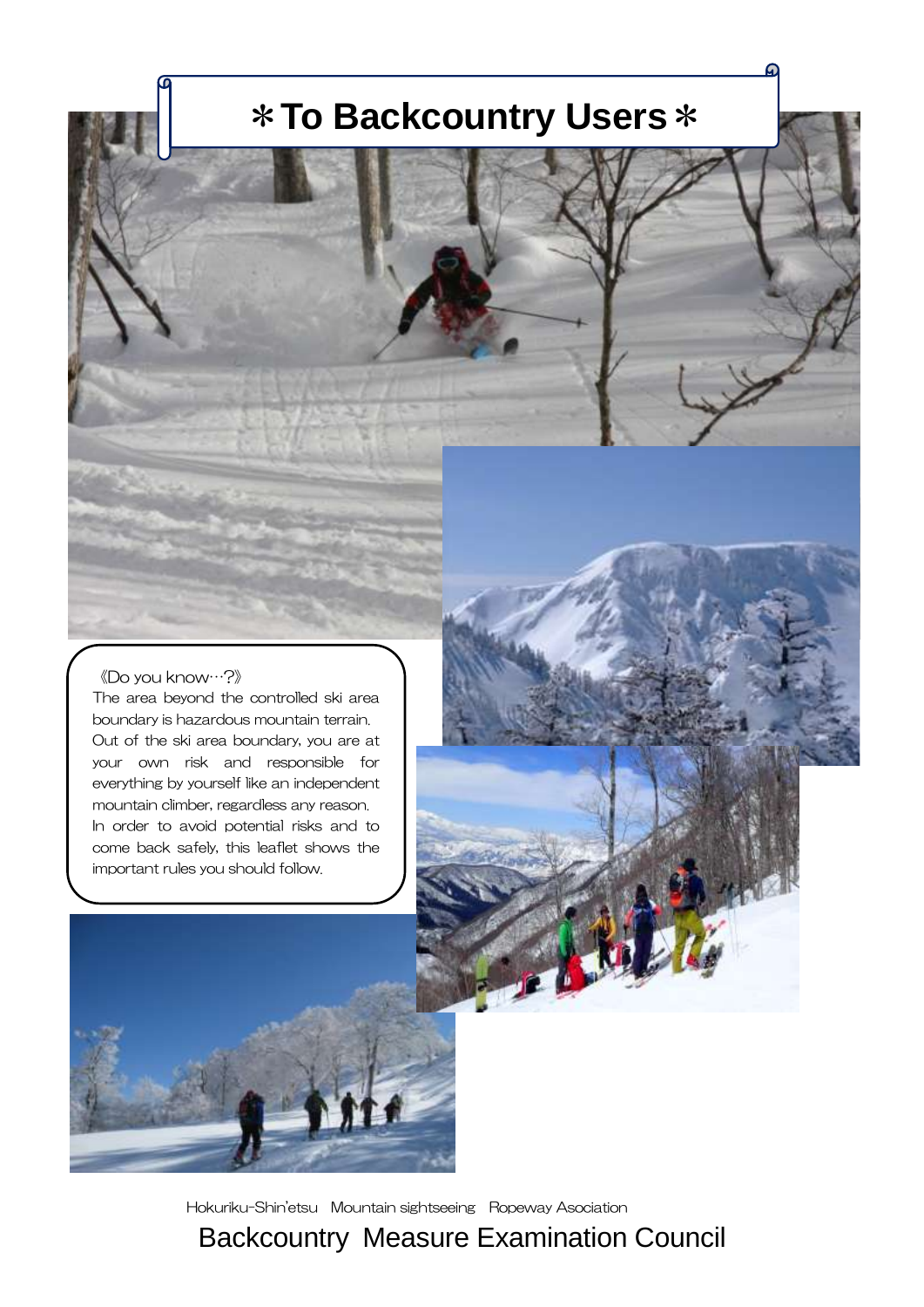## \***Important Rules**\*

- 《Rule #1》 Research the terrains and the route you are planning to go in, and
	- Evaluate your party' skill level properly.
- $\square$  Is the leader of your party experienced enough?
- □ Do you have enough stamina, skills and knowledge to ski/ snowboard in the hazardous mountain area?
- $\square$  is the route appropriate to your party's level?
- $\Box$  Do all members of your party understand the route the party is planning to go in as well as the hazardous places in the route?



Strong winter weather map ( Quotation from Japan Meteorological Agency HP)

《Rule #3》Carry appropriate equipment.

You should carry all the necessary equipment for the backcountry area; such as the following: -

- □ Warm clothes (back up) □ Avalanche beacon
- 
- □ Shovel □ Probes
- □ Cell phone □ Food
	-
- □ First aid kit □ Head light
- □ Lighter etc.





《Rule #2》Check the weather, snow conditions, and avalanche advisory.

- □ Have you checked the current weather and the latest forecast at the route?
- □ Do you understand the changing snow conditions and avalanche risks at the area you are planning to go in?



《Rule #4》Submit a "Climbing Plan Report" to a local mountain police office.

- □ Have you made a "Climbing Plan"?
- $\Box$  Is the "Climbing Plan" shared with all the members of your party and their families?
- □ Have you submitted the "Climbing Plan Report" to a local police in order to mitigate the potential risk in the backcountry area?
- ※ You can find the official notification sheet of backcountry ski tour in each ski resorts

#### 《How does "Climbing Plan Report" work?》

"Climbing Plan Report" is neither a permit nor an application for a permit.

It is the way to recognize the risks by yourself and to show your will to go in the backcountry area at your own risk and under your sole responsibility.

"Climbing Plan Report" can play an important role for search and rescue in a case you have an emergency situation. Keep the above rules in your mind,

Communicate with your family and friends regularly, and

Enjoy the beautiful nature!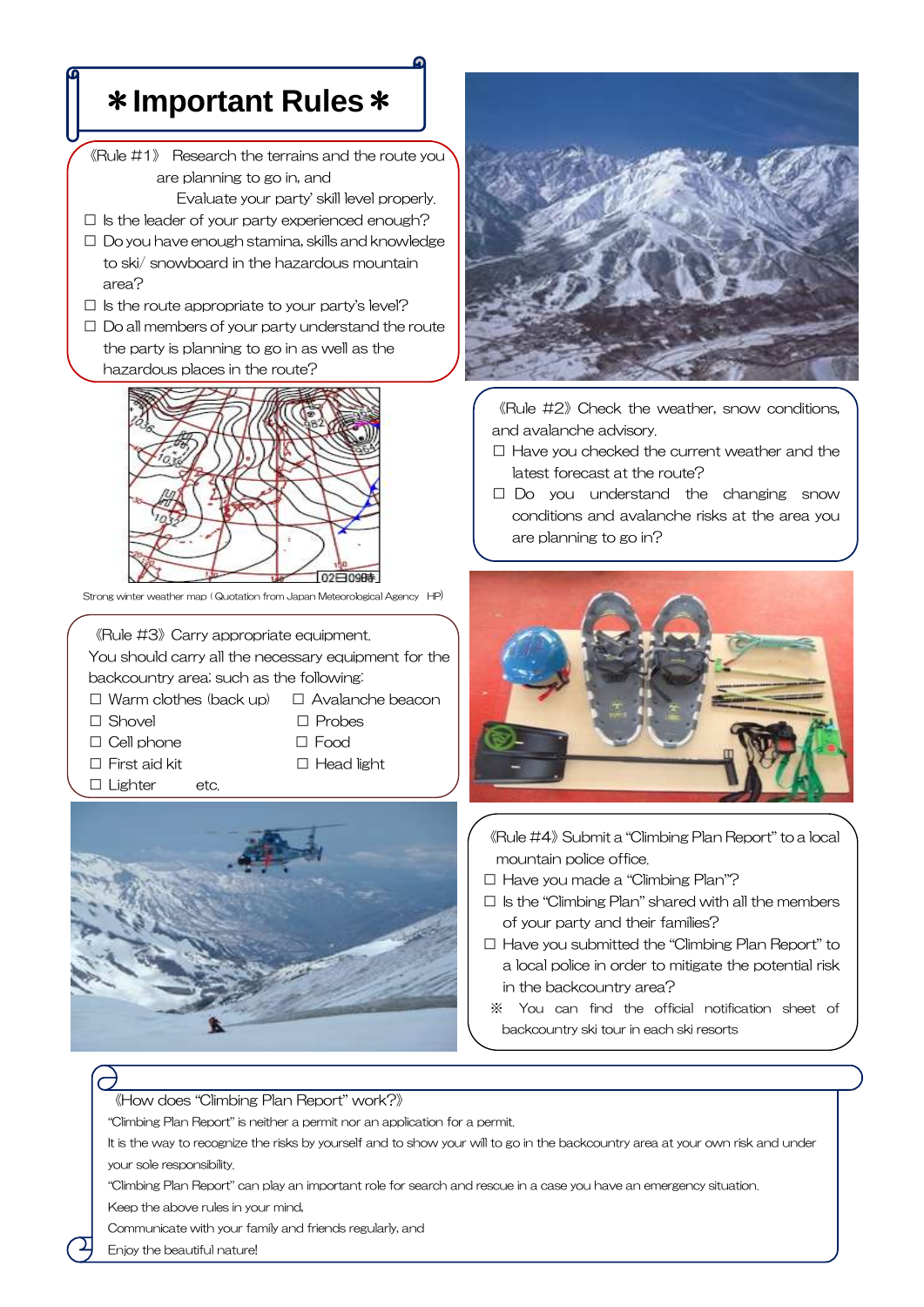### Backcountry Warning

#### 1. Introduction

Skiing began in 2500 B.C. in Northern Europe as a mode of transportation for hunting in winter mountains. It was gradually adopted for military transportation in snow mountains, and finally became leisure and sports as well. Subsequently, slopes on the mountains were started to be developed for skiing practice. This is the history of how skiing has developed.

These days, much more skiers/snowboarders are getting interested in backcountry skiing/snowboarding than before. Powder snow and untouched nature fascinate skiers/snowboarders. Although backcountry skiers/snowboarders in the past had to climb a mountain on their own foot with skies and snowboards, skiers/snowboarders today can use ski lifts and gondolas to reach uncontrolled backcountry areas more easily.

As skiing has been originally developed in natural environment, backcountry skiing/snowboarding itself should not be banned; however, skiers/snowboarders should know the risks of natural snow mountains, have sufficient knowledge and be well experienced. Without those, backcountry skiing/snowboarding should be restricted.

To enjoy backcountry skiing/snowboarding with avoiding risks, skiers/snowboarders should know inherent risks of natural snow mountain, carry appropriate equipment, and submit a "Climbing Plan Report".

#### 2. Backcountry Skiing

"Backcountry" is skiing/snowboarding in the uncontrolled and unpatrolled mountain area beyond the controlled ski area boundary at their own risk and under their own responsibility.

In this leaflet, "Backcountry" is defined as skiing/boarding outside a controlled ski area boundaries by using ski lifts/gondolas access.

#### 3. Risks of "Backcountry"

"Backcountry" faces various hidden risks such as;

- ① Avalanche,
- ② Slipping down or tumbling from cliff, steep slope, or cornice,
- ③ Falling from snow covered top of deep valley,
- ④ Missing the route due to sudden weather change,
- ⑤ Missing the route due to the wrong judgment, and
- ⑥ Losing alternative return route other than climbing us the original slopes

#### 4. Risk Management

Before entering into the hazardous winter mountain area, proper knowledge and judgment are required for example like the following:

- ① What kind of snow condition, weather, temperature and other climate conditions cause avalanche,
- ② How frequent avalanche occurs on the planned route,
- ③ What are important points to forecast local weather changes,
- ④ How suitable the planned route is according to the terrain of the mountain, and
- ⑤ Whether the enough equipment is prepared and all necessary information is collected

It is important to avoid being alone in the backcountry area and to stop the tour by facing sudden weather changes and/or the party's health bad condition.

#### 5. To Survive

To survive through an emergency situation in the backcountry area, the party should be equipped at least with the following items:

① Avalanche beacon ② Probes ③ Shovel ④ Fully charged cell phone (ideally with extra batteries) Besides, the backcountry users must carry necessary food to survive for a few days just waiting for a rescue team in a terrible weather situation.